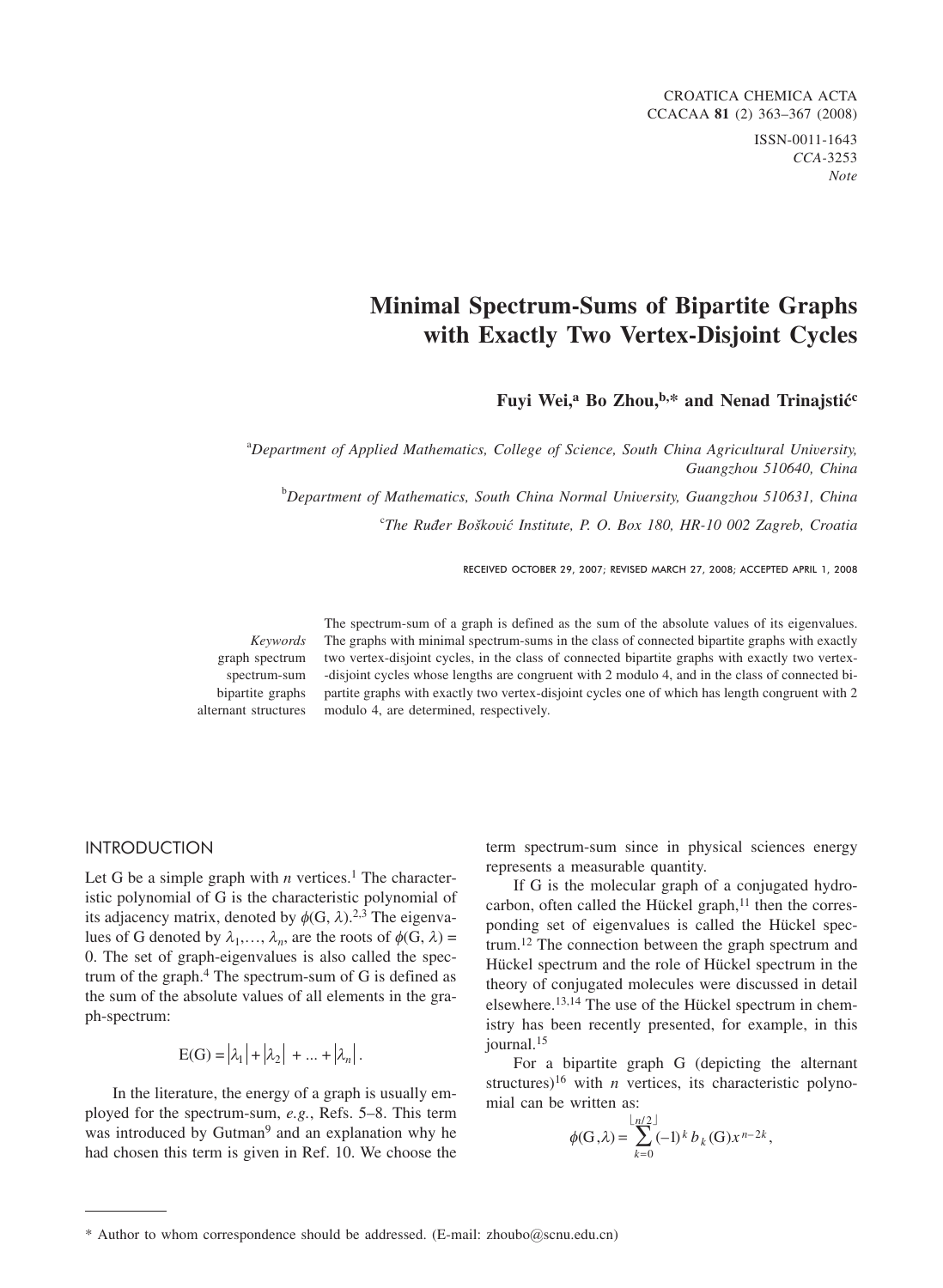where  $b_k(G) \ge 0$  for  $k = 0, 1, ..., \left\lfloor \frac{n}{2} \right\rfloor$ L  $\overline{\phantom{a}}$  . For convenience, let  $b_k(G) = 0$  for  $k < 0$  or  $k > \left\lfloor \frac{n}{2} \right\rfloor$  $\overline{\phantom{a}}$ L  $\overline{\phantom{a}}$ . We also note that the

spectrum-sum can be calculated by the Coulson integral

formula:17

$$
E(G) = \frac{2}{\pi} \int_0^{+\infty} \frac{1}{x^2} \log \left[ 1 + \sum_{k=1}^{\lfloor \frac{n}{2} \rfloor} b_k(G) x^{2k} \right] dx.
$$

Thus, one can define a quasi-order relation over the class of all bipartite graphs: if G and G' are bipartite graphs with *n* vertices, then:

$$
G \succeq G \Leftrightarrow b_k(G) \ge b_k(G') \text{ for } k = 0, 1, \dots, \left\lfloor \frac{n}{2} \right\rfloor.
$$

If  $G \succeq G'$  and there is a  $k_0$  such that  $b_{k_0}(G) > b_{k_0}(G')$ , then we write  $G \succ G'$ . According to the Coulson integral formula for energy, for bipartite graphs G and G', we have:

$$
G \succ G' \Longrightarrow E(G) \succ E(G') \tag{1}
$$

Gutman18 determined acyclic conjugated structures (trees) with extremal Hückel  $\pi$ -electron energies (spectrum-sums). That work triggered interest in determining graphs with minimal or maximal spectrum sums. $5-8,19-26$ In the present report, we join these efforts by studying graphs with minimal spectrum-sums in the class of bipartite graphs with exactly two vertex-disjoint cycles. Examples of these graphs are shown in Figure 1.



Figure 1. Examples of graphs with minimal spectrum-sums in the class of bipartite graphs with exactly two vertex-disjoint cycles.

# PRELIMINARIES

Let  $P_n$  and  $C_n$  be the path and cycle with *n* vertices, respectively. Let  $U_n^l$  be the graph obtained by attaching  $n-l$ pendent vertices to a vertex of the cycle C*<sup>l</sup>* . The vertex-disjoint union of graphs G and H is denoted by  $G \cup H$ , [p]G denotes the vertex-disjoint union of p copies of G.

*Lemma 1.*<sup>10</sup> – Let G be a bipartite graph and let *uv* be a bridge of G. Then:

$$
b_k(G) = b_k(G - uv) + b_{k-1}(G - u - v).
$$

According to Lemma 1, it is easy to see that the following two lemmas hold.

*Lemma 2.* – Let G be a bipartite graph and let *uv* be a bridge of G. Then  $G \succ G - uv$ .

For example, if an acyclic graph G with *n* vertices contains a subgraph H with *t* < *n* vertices, then according to Lemma 2, we have  $G \succ H \cup [n - t]P_1$ .

*Lemma 3.* – Let G and G' be two bipartite graphs with *n* vertices. Let *uv* be a bridge of G and *u'v'* be a bridge of G'. If  $G - uv \succ G'-u'v'$  and  $G-u-v \succ G'-u'-v'$ , or  $G - uv \succ G' - u' v'$  and  $G - u - v \succ G' - u' - v'$  then  $G \succ G'$ .

According to Theorems 4 and 5 in Ref. 5 and Theorem 4 in Ref. 6, we have:

*Lemma 4.*5,6 – Let G be an *n*-vertex bipartite unicyclic graph whose unique cycle length is *l*. If  $G \neq U_n^l$ , then  $G \succ U_n^l$ . If  $l > 4$  then  $U_n^l \succ U_n^4$ . If  $l > 6$  then  $U_n^l \succ U_n^6$ .

*Lemma* 5.<sup>26</sup> – Let  $G_1$  and  $G_2$  be two vertex-disjoint bipartite graphs. Then for any  $k \geq 0$ ,

$$
b_k(G_1 \cup G_2) = \sum_{i=0}^k b_i(G_1) b_{k-i}(G_2).
$$

*Proof:* Let  $n_i = |V(G_i)|$  for  $i = 1,2$ . Note that:

$$
\sum_{i=0}^{\lfloor n/2 \rfloor} (-1)^k b_k (G_1 \cup G_2) x^{n-2k} =
$$
  
\n
$$
\phi(G_1 \cup G_2, x) =
$$
  
\n
$$
\phi(G_1, x) \phi(G_2, x) =
$$
  
\n
$$
\left\lfloor \frac{n_1}{2} \right\rfloor
$$
  
\n
$$
\sum_{i=0}^{\lfloor n/2 \rfloor} (-1)^i b_i (G_1) x^{n_1 - 2i} \sum_{i=0}^{\lfloor n/2 \rfloor} (-1)^i b_i (G_2) x^{n_2 - 2i}
$$

.

The result follows directly.  $\square$ 

## $\mathbb{R}$

Let  $B_{n_1,n}^{l_1,l_2}$  $1, n<sub>2</sub>$  $\frac{1}{2}$ ,  $\frac{1}{2}$ , be the graph obtained by adding an edge between the vertex of maximal degree in  $U_n^l$  $\frac{1}{11}$  and the vertex of maximal degree in  $U_n^{l_2}$  $n_2$ . Let G be an *n*-vertex connected bipartite graph with exactly two vertex-disjoint cycles. Then there are two vertex-disjoint cycles  $C^{(1)}$  and  $C^{(2)}$  in G with lengths  $l_1$  and  $l_2$ , respectively, and there is a unique path P connecting a vertex say  $u = u_1$  in C<sup>(1)</sup> and a vertex say  $v$  in  $C^{(2)}$ , such that each edge in P is a bridge of G, where  $l_1$  and  $l_2$  are even and at least four. Let  $u_2$  be the unique neighbor of  $u_1$  in P. Then G–  $u_1u_2$ consists of two components  $G_1$  containing the cycle  $C^{(1)}$ and G<sub>2</sub> containing the cycle C<sup>(2)</sup>. Let  $n_i = |V(G_i)|$ ,  $i = 1,2$ Obviously,  $n_1 + n_2 = n$ .

*Theorem 6.* – Let G be an *n*-vertex connected bipartite graph with exactly two vertex-disjoint cycles, where  $n \geq$ 9. If  $G \neq B_{4,n-4}^{4,4}$  then  $G \succ B_{4,n-4}^{4,4}$ .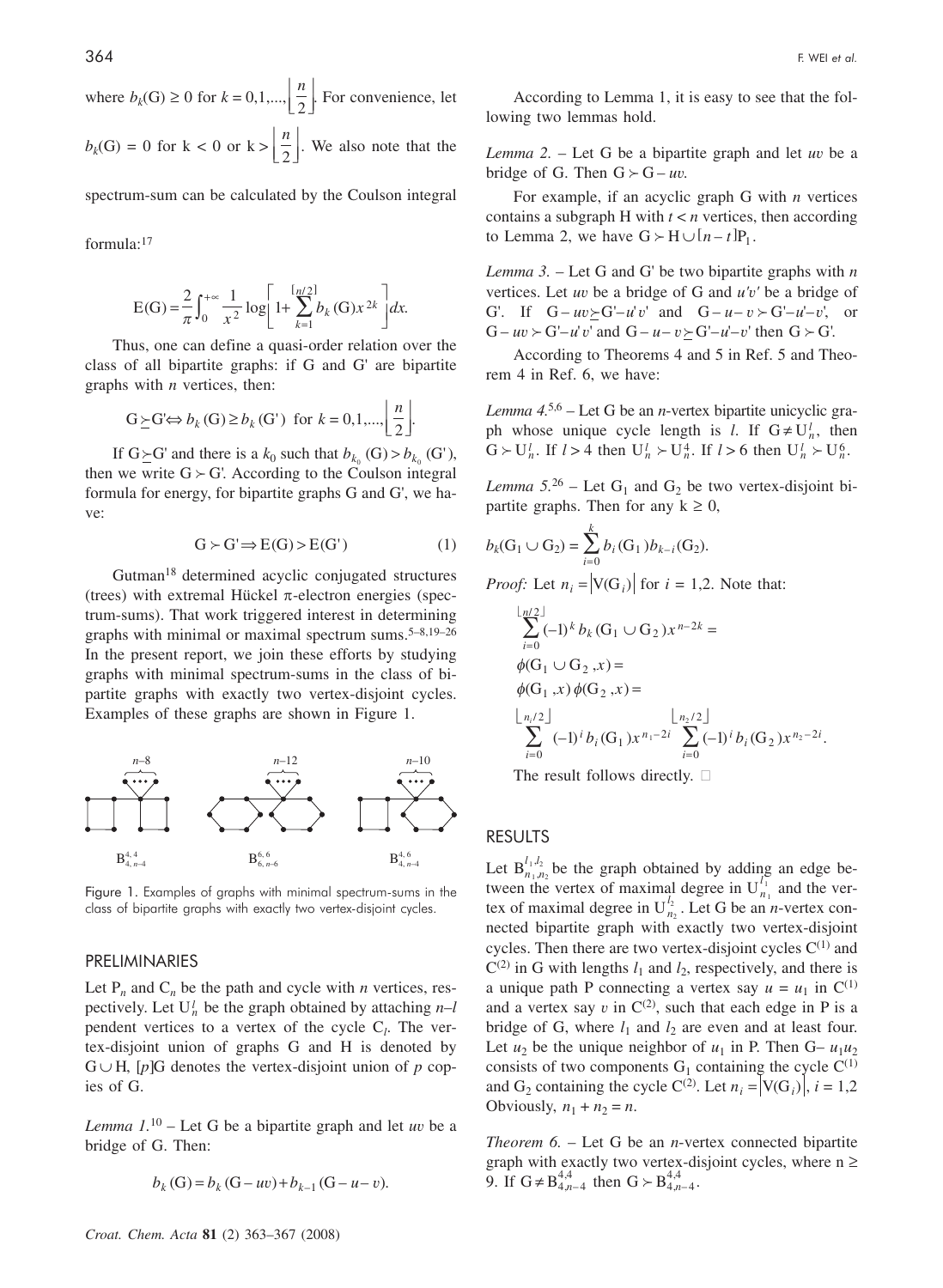*Proof:* According to Lemma 4,  $G_i \ge U_n^4$  for  $i = 1,2$ . According to Lemma 5:

$$
G - u_1 u_2 = G_1 \cup G_2 \succeq U_{n_1}^4 \cup U_{n_2}^4.
$$

Now we consider the graph  $G - u_1 - u_2 = (G_1 - u_1) \cup$  $(G_2 - u_2)$ . Note that  $G_1 - u_1$  is an acyclic graph containing a path P<sub>3</sub>. According to Lemma 2,  $G_1 - u_1 \succeq P_3[n_1 - 4]P_1$ , and if *u*<sub>2</sub> lies on the cycle C<sup>(2)</sup>, then  $G_2 - u_2 \succ P_3 \cup$  $[n_2 - 4]$ P<sub>1</sub>. Suppose that  $u_2$  lies outside the cycle C<sup>(2)</sup>. According to Lemma 2,  $G_2 - u_2 \succeq C_{l_2} \cup [n_2 - 1 - l_2]P_1$ . It is easily seen that:

$$
b_1(C_{l_2} \cup [n_2 - 1 - l_2]P_1) = l_2 > 2 = b_1(P_3 \cup [n_2 - 4]P_1),
$$

and  $b_k$ ( $C_{l_2}$   $\cup$   $[n_2 - 1 - l_2]$  $P_1$ )  $\geq 0 = b_k$  ( $P_3$   $\cup$   $[n_2 - 4]$  $P_1$ ) for all  $k \ge 2$ . Thus, we have  $G_2 - u_2 \succeq C_{l_2} \cup [n_2 - 1 - l_2]P_1$  $P_3 \cup [n_2 - 4]P_1$ . It follows that  $G_2 - u_2 \succeq P_3 \cup [n_2 - 4]P_1$ whether  $u_2$  lies on the cycle  $C^{(2)}$  or not. Thus we have proved that:  $G_1 - u_1 \ge P_3 \cup [n_1 - 4]P_1$  and  $G_2 - u_2 \ge P_3 \cup$  $[n_2 - 4]P_1$ . Now according to Lemma 5:

$$
G - u_1 - u_2 = (G_1 - u_1) \cup (G_2 - u_2) \ge [2]P_3 \cup [n - 8]P_1.
$$

If  $\min\{n_1, n_2\} = 4$  say  $n_1 = 4$  then since  $G \neq B_{4,n-4}^{4,4}$  we have  $G_2 - u_2$  containing the path or the star on four vertices as a subgraph, and so  $b_1(G - u_1 - u_2) = b_1(G_1 - u_1) +$  $b_1$ (G<sub>2</sub> – *u*<sub>2</sub>) ≥ 2 + 3 > 4 =  $b_1$ ([2]P<sub>3</sub>  $\cup$  [*n* – 8]P<sub>1</sub>), implying:

$$
G - u_1 - u_2 = (G_1 - u_1) \cup (G_2 - u_2) \succ [2]P_3 \cup [n - 8]P_1.
$$

According to Lemma 3, we have  $G \succ B_{n_1,n_2}^{4,4}$  and if  $\min\{n_1, n_2\} = 4$ , then  $G \succ B^{4,4}_{n_1,n_2} = B^{4,4}_{4,n_1-4}$  and so the result follows. By direct calculation:

$$
\phi(\mathbf{U}_{n_1}^4 \cup \mathbf{U}_{n_2}^4, \lambda) = [\lambda^{n_1} - n_1 \lambda^{n_1 - 2} + (2n_1 - 8)\lambda^{n_1 - 4}] \times
$$
  
\n
$$
[\lambda^{n_2} - n_2 \lambda^{n_2 - 2} + (2n_2 - 8)\lambda^{n_2 - 4}] =
$$
  
\n
$$
[\lambda^{n} - n\lambda^{n-2} + (n_1 n_2 + 2n - 16)\lambda^{n-4} -
$$
  
\n
$$
4(n_1 n_2 - 2n)\lambda^{n-6} +
$$
  
\n
$$
4(n_1 n_2 - 4n + 16)\lambda^{n-8}.
$$

Suppose that  $\min\{n_1, n_2\} > 4$ . Then  $n_1n_2 > 4(n - 4)$ . Thus  $b_2$  ( $U_{n_1}^4$   $\cup$   $U_{n_2}^4$ ) =  $n_1n_2$  + 2*n* – 16 > 4(n – 4) + 2*n* –  $16 \ge b_2 \left( \frac{1}{4} \cup \frac{1}{n-4} \right)$ . Similarly,  $b_k \left( \frac{1}{n_1} \cup \frac{1}{n_2} \right) > b_k$  $(U_4^4 \cup U_{n-4}^4)$  for  $k = 3,4$  Note that  $b_k$   $(U_{n_1}^4 \cup U_{n_2}^4)$  =  $b_k (U_4^4 \cup U_{n-4}^4) = 0$  for  $k \ge 4$ . It follows that  $U_{n_1}^4 \cup U_{n_2}^4$  $> U_4^4 \cup U_{n-4}^4$ . According to Lemma 3,  $B_{n_1,n_2}^{4,4} > B_{4,n-4}^{4,4}$ . It follows that  $G \succeq B_{n_1,n_2}^{4,4} \succ B_{4,n-4}^{4,4}.$ 

*Theorem 7.* – Let G be an *n*-vertex connected bipartite graph with exactly two vertex-disjoint cycles, where  $n \geq 13$ . If both cycle lengths of G are congruent with 2 modulo 4 and  $G \neq B_{6,n-6}^{6,6}$ , then  $G \succ B_{6,n-6}^{6,6}$ .

*Proof:* According to Lemma 4,  $G_i \ge U_{n_i}^6$  for  $i = 1, 2$ . According to Lemma 5, G –  $u_1 u_2 = G_1 \cup G_2 \succeq U_{n_1}^6 \cup U_{n_2}^6$ .

Now we consider the graph  $G-u_1-u_2 = (G_1-u_1) \cup$ (G<sub>2</sub>–*u*<sub>2</sub>). According to Lemma 2, G<sub>1</sub>–*u*<sub>1</sub>  $\succeq$  P<sub>5</sub>  $\cup$  [*n*<sub>1</sub>–6]P<sub>1</sub>, and if *u*<sub>2</sub> lies on the cycle C<sup>(2)</sup> then  $G_2-u_2 > P_5 \cup [n_2-6]P_1$ .

Suppose that  $u_2$  lies outside the cycle  $C^{(2)}$ . According to Lemma 2,  $G_2 - u_2 \ge C_{l_2} \cup [n_2 - 1 - l_2]P_1$ . It is easily seen that:

$$
b_1(C_{l_2} \cup [n_2 - 1 - l_2]P_1) = l_2 > 4 = b_1(P_5 \cup [n_2 - 6]P_1),
$$
  

$$
b_2(C_{l_2} \cup [n_2 - 1 - l_2]P_1) = \frac{l_2(l_2 - 3)}{2} > 3 = b_2(P_5 \cup [n_2 - 6]P_1),
$$

and  $b_k$ ( $C_{l_2}$   $\cup$   $[n_2 - 1 - l_2]$  $P_1$ )  $\geq 0 = b_k$ ( $P_5$   $\cup$   $[n_2 - 6]$  $P_1$ ) for all  $k \ge 3$ . Thus, we have  $G_2 - u_2 \succeq C_{l_2} \cup [n_2 - 1 - l_2]P_1$  $P_5 \cup [n_2 - 6]P_1$ . It follows that  $G_2 - u_2 \succeq P_5 \cup [n_2 - 6]P_1$ whether  $u_2$  lies on the cycle  $C^{(2)}$  or not. According to Lemma 5:

$$
G - u_1 - u_2 = (G_1 - u_1) \cup (G_2 - u_2) \ge [2]P_5 \cup [n - 12]P_1.
$$

If  $\min\{n_1, n_2\} = 6$  say  $n_1 = 6$ , then since  $G \neq B_{6,n-6}^{6,6}$ we have  $G_2 - u_2$  containing a subgraph formed by attaching a pendent vertex to the path  $P_5$ , and so  $b_1(G - u_1 - u_2) = b_1(G_1 - u_1) + b_1(G_2 - u_2) \ge 4 + 5 > 8 =$  $b_1$ ([2]P<sub>5</sub>∪ [n – 12]P<sub>1</sub>, implying:

$$
G - u_1 - u_2 = (G_1 - u_1) \cup (G_2 - u_2) \succ [2]P_5 \cup [n - 12]P_1.
$$

According to Lemma 3, we have  $G \succeq B^{6,6}_{n_1,n_2}$ , and if  $n_1 = 6$ , then  $G \succ B_{n_1,n_2}^{6,6} = B_{6,n-6}^{6,6}$ , and so the result follows. By direct calculation:

$$
\phi(\mathbf{U}_{n_1}^6 \cup \mathbf{U}_{n_2}^6, \lambda) =
$$
\n
$$
[\lambda^{n_1} - n_1 \lambda^{n_1 - 2} + (4n_1 - 5)\lambda^{n_1 - 4} - (3n_1 - 18)\lambda^{n_1 - 6}] \times
$$
\n
$$
[\lambda^{n_2} - n_2 \lambda^{n_2 - 2} + (4n_2 - 5)\lambda^{n_2 - 4} - (3n_2 - 18)\lambda^{n_2 - 6}] =
$$
\n
$$
\lambda^n - n\lambda^{n-2} + (n_1 n_2 + 4n - 30)\lambda^{n-4} -
$$
\n
$$
(8n_1 n_2 - 12n - 36)\lambda^{n-6} + (22n_1 n_2 - 78n + 225)\lambda^{n-8} -
$$
\n
$$
(24n_1 n_2 - 117n + 540)\lambda^{n-10} + (9n_1 n_2 - 54n - 324)\lambda^{n-12}.
$$

If  $\min\{n_1, n_2\} > 6$  then  $n_1, n_2 > 6(n - 6)$ , and from the characteristic polynomial above, we have  $U_{n_1}^6 \cup U_{n_2}^6$  $U_6^6$  $\cup$   $U_{n-6}^6$ . According to Lemma 3, we have  $G \succeq B_{n_1,n_2}^{6,6}$  $\mathrm{B}_{6,n-6}^{6,6}$  . $\Box$ 

The following theorem was reported in Ref. 26. Here we give an alternate proof.

*Theorem 8.* – Let G be an *n*-vertex connected bipartite graph with exactly two vertex-disjoint cycles, where  $n \geq$ 11. If one cycle length of G is congruent with 2 modulo 4 and  $G \neq B_{4,n-4}^{4,6}$ , then  $G \succ B_{4,n-4}^{4,6}$ .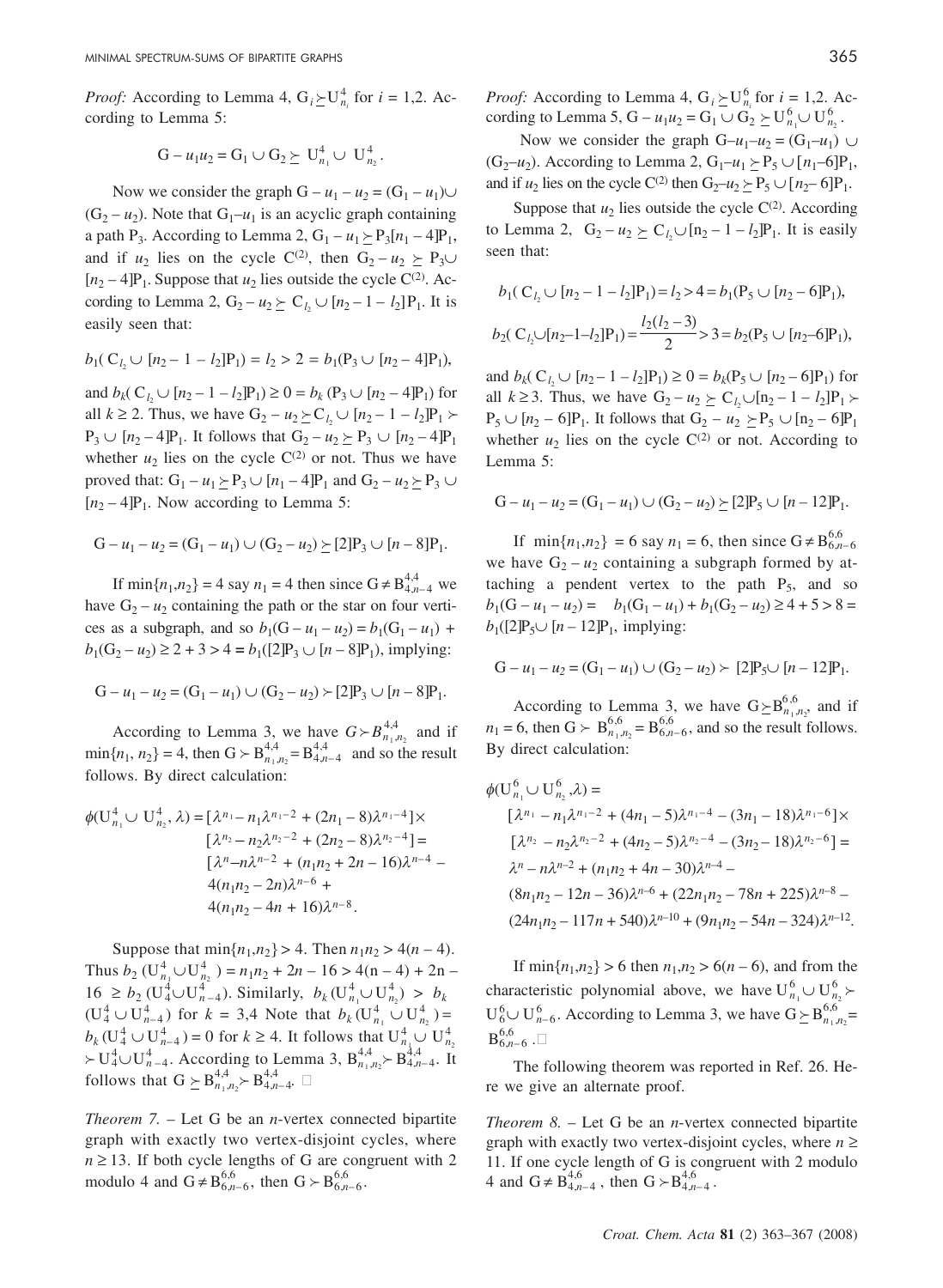*Proof:* Suppose without loss of generality that  $l_2 = 2$ (mod 4). According to Lemma 4,  $G_1 \succeq U_{n_1}^4$  and  $G_2 \succeq U_{n_2}^6$ . According to Lemma 5, G –  $u_1 u_2 = G_1 \cup G_2 \succeq U_{n_1}^4 \cup U_{n_2}^6$ .

Now we consider the graph  $G - u_1 - u_2 = (G_1 - u_1) \cup$  $(G_2 - u_2)$ . According to Lemma 2,  $G_1 - u_1 \succeq P_3 \cup$  $[n_1-4]P_1$ , and if  $u_2$  lies on the cycle C<sup>(2)</sup>, then  $G_2 - u_2 \succeq$  $P_5 \cup [n_2 - 6]P_1.$ 

Suppose that  $u_2$  lies outside the cycle  $C^{(2)}$ . According to Lemma 2,  $G_2 - u_2 \ge C_{l_2} \cup [n_2 - 1 - l_2] P_1$ . It is easily seen that:

$$
b_1(C_{l_2}\cup [n_2-1-l_2]P_1) = l_2 > 4 = b_1(P_5 \cup [n_2-6]P_1),
$$
  

$$
b_2(C_{l_2}\cup [n_2-1-l_2]P_1) = \frac{l_2(l_2-3)}{2} > 3 = b_2(P_5\cup [n_2-6]P_1),
$$

and  $b_k$ ( $C_{l_2} \cup [n_2 - 1 - l_2]P_1$ )  $\geq 0 = b_k(P_5 \cup [n_2 - 6]P_1)$  for all *k* ≥ 3. Thus, we have  $G_2 - u_2 \succeq C_{l_2} \cup [n_2 - 1 - l_2]P_1$  ≻  $P_5 \cup [n_2 - 6]P_1$ . It follows that  $G_2 - u_2 \succeq P_5 \cup [n_2 - 6]P_1$ whether  $u_2$  lies either on the cycle  $C^{(2)}$  or not. According to Lemma 5:

$$
G - u_1 - u_2 = (G_1 - u_1) \cup (G_2 - u_2) \ge P_3 \cup P_5 \cup [n - 10]P_1.
$$

If  $n_1 = 4$  then since,  $G \neq B_{4,n-4}^{4,6}$ , we have  $G_2 - u_2$ containing a subgraph formed by attaching a pendent vertex to the path  $P_5$  and so  $b_1(G - u_1 - u_2) = b_1(G_1 - u_1) +$  $b_1(G_2 - u_2) \ge 2 + 5 > 6 = b_1(P_3 \cup P_5 \cup [n - 10]P_1,$  implying:

$$
G - u_1 - u_2 = (G_1 - u_1) \cup (G_2 - u_2) \succ P_3 \cup P_5 [n - 10] P_1.
$$

According to Lemma 3, we have  $G \succeq B_{n_1,n_2}^{4,6}$ , and if  $n_1 = 4$ , then  $G > B_{n_1,n_2}^{4,6} = B_{4,n-4}^{4,6}$ , and so the result follows. By direct calculation:

$$
\phi(\mathbf{U}_{n_1}^4 \cup \mathbf{U}_{n_2}^6, \lambda) = \lambda^n - n\lambda^{n-2} + (n_1n_2 + 2n_2 + 2n - 23)\lambda^{n-4} - (6n_1n_2 + 10n_2 - 15n - 18)\lambda^{n-6} + (11n_1n_2 + 16n_2 - 48n + 120)\lambda^{n-8} - (6n_1n_2 + 12n_2 - 36n + 144)\lambda^{n-10}.
$$

If  $n_1 > 4$  then  $f(n_1, n_2) = a n_1 n_2 + b n_2 > f(4, n-4)$  for  $(a,b) = (1,2), (6,10), (11,16), (6,12)$  and thus from the characteristic polynomial above, we have  $U_{n_1}^4 \cup U_{n_2}^6$  $U_4^4 \cup U_{n-4}^6$ . According to Lemma 3, we have  $G \succeq B_{n_1,n_2}^{4,6}$ .  ${\mathrm B}^{4,6}_{4,n-6}$ . $\Box$ 

Let G be an *n*-vertex connected bipartite graph with exactly two vertex-disjoint cycles, where  $n \geq 9$ . According to Theorems 6, 7 and 8, and using (1), we have:

(i) If 
$$
G \neq B_{4,n-4}^{4,4}
$$
 then  $E(G) > E(B_{4,n-4}^{4,4})$ .

(ii) If both cycle lengths of G are congruent with 2 modulo 4 and  $G \neq B_{6,n-6}^{6,6}$  where  $n \ge 13$  then  $E(G)$  $E(B_{6,n-6}^{6,6})$ 

(iii) If one cycle length of G is congruent with 2 modulo 4 and  $G \neq B_{4,n-4}^{4,6}$ , where  $n \ge 11$  then  $E(G) > E(B_{4,n-4}^{4,6})$ .

For the graphs  $B_{4,n-4}^{4,4}$ ,  $B_{4,n-4}^{4,6}$  and  $B_{6,n-6}^{6,6}$  with  $n \ge 12$ , it may be easily checked by Lemmas 3 and 4 or by the characteristic polynomials that  $E(B_{4,n-4}^{4,4}) < E(B_{4,n-4}^{4,6})$  $E(B_{6,n-6}^{6,6})$ .

*Acknowledgements*. – This work was supported by the National Natural Science Foundation of China (Grant No. 10671076) and the Ministry of Science, Education and Sports of Croatia (Grant No. 098-1770495-2919). We thank the referees for extensive and helpful comments.

## REFERENCES

- 1. R. J. Wilson*, Introduction to Graph Theory*, Oliver & Boyd, Edinburgh, 1972, p. 9.
- 2. N. Trinaistić, *Chemical Graph Theory*, CRC Press, Boca Raton, FL, 1992, Chapter 5.
- 3. D. Janežič, A. Miličević, S. Nikolić, and N. Trinajstić, *Graph-Theoretical Matrices in Chemistry*, University of Kragujevac, Kragujevac, 2007, Chapter 2.
- 4. D. Cvetkovi}, M. Doob, and H. Sachs, *Spectra of Graphs – Theory and Application*, 3rd ed., Johann Ambrosius Barth, Heidelberg, 1995.
- 5. Y. Hou, *J. Math. Chem*. **29** (2001) 163–168.
- 6. A. Chen, A. Chang, and W. C. Shiu*, MATCH Commun. Math. Comput. Chem*. **55** (2006) 95–102.
- 7. Y. Hou, *Lin. Multilin. Algebra* **49** (2002) 347–354.
- 8. I. Gutman, B. Furtula, and H. Hua, *MATCH Commun. Math. Comput. Chem*. **58** (2007) 85–92.
- 9. I. Gutman, *Ber. Math.-Stat. Sket. Forschungszentrum Graz* **103** (1978) 1–22.
- 10. I. Gutman and O. E. Polansky, *Mathematical Concepts in Organic Chemistry*, Springer, 1986, pp. 139–139.
- 11. A. Graovac and N. Trinajstić, *Croat. Chem. Acta* **59** (1975) 95–104.
- 12. N. Trinajstić, in: *Chemical Graph Theory Introduction and Fundamentals*, Gordon and Breach, New York, 1991, pp. 235–279.
- 13. A. Graovac, I. Gutman, and N. Trinajstić, *Topological Approach to the Chemistry of Conjugated Molecules*, Springer-Verlag, Berlin, 1977.
- 14. N. Trinajstić, Z. Mihalić, and A. Graovac, in: *Graph-Theoretical Approaches to Chemical Reactivity*, Kluwer, Dordrecht, 1994, pp. 37–72.
- 15. S. Nikolić, A. Miličević, and N. Trinaistić, *Croat. Chem. Acta* **79** (2006) 155–159.
- 16. N. Trinajsti}, in: G. A. Segal (Ed.), *Modern Theoretical Chemistry*. *7. Semiempirical Methods of Electronic Structure Calculations. Part A: Techniques*, Plenum Press, New York, 1977, pp. 1–28.
- 17. C. A. Coulson, *Proc. Cambridge Phil. Soc*. **36** (1940) 201–206.
- 18. I. Gutman, *Theoret. Chim. Acta* **45** (1977) 79–87.
- 19. F. Zhang and H. Li, *Discr. Appl. Math.* **92** (1999) 71–84.
- 20. H. Li, *J. Math. Chem*. **25** (1999) 145–169.
- 21. J. Zhang and B. Zhou, *J. Math. Chem*. **37** (2005) 423–431.